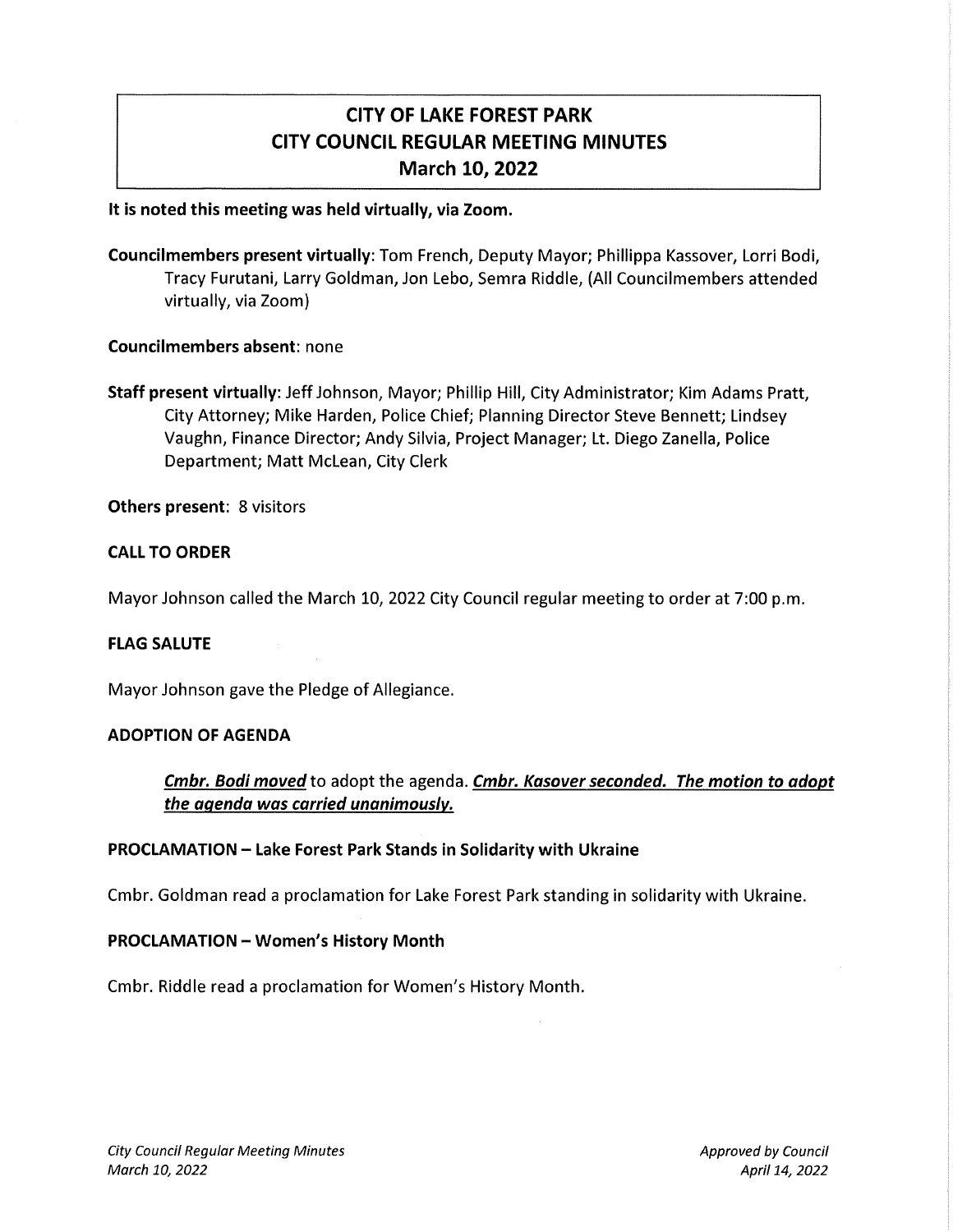# PUBLIC HEARING

Public Hearing and Action on Ordinance 1236/Renewing interim development regulations as authorized by the Growth Management Act relating to indoor emergency shelters and housing, transitional housing, and permanent supportive housing

Planning Director Bennett presented the item and responded to questions.

Mayor Johnson opened the public hearing and invited comments from the audience. The following members of the audience shared comments with the Council:

The following people spoke in favor of the Ordinance: No one spoke.

Planning Director Bennett and City Attorney Pratt responded to additional questions from the speakers at the public hearing.

Mayor Johnson closed the public hearing.

Action on Ordinance 1236/Renewing interim development regulations as authorized by the Growth Management Act relating to indoor emergency shelters and housing, transitional housing, and permanent supportive housing

**Deputy Mayor French moved** to approve as presented Ordinance 1236/Renewing interim development regulations as authorized by the Growth Management Act relating to indoor emergency shelters and housing, transitional housing, and permanent supportive housing. Cmbr. Riddle seconded. The motion to approve Ordinance 1236 was carried unanimously.

CITIZEN COMMENTS - There were no comments from the public.

# CONSENT CALENDAR

Deputy Mayor French moved to approve the consent calendar. Cmbr. Riddle seconded. The motion to approve the consent calendar was carried unanimously.

- 1. February 10, 2022 City Council Work Session Minutes
- 2. February 10, 2022 City Council Regular Meeting Minutes
- 3. February 14, 2022 Special Committee· of the Whole Meeting Notes
- 4. February 24, 2022 City Council Regular Meeting Minutes
- 5. Approval of City Expenditures for the Period Ending March 10, 2022

RESOLUTION 1839/ Authorizing the Mayor to Sign Amendment No. 1 to Professional Services Agreement AG 21-020 with PACE Engineers, Inc. for Accessible Curb Ramp Design and Construction Management Services